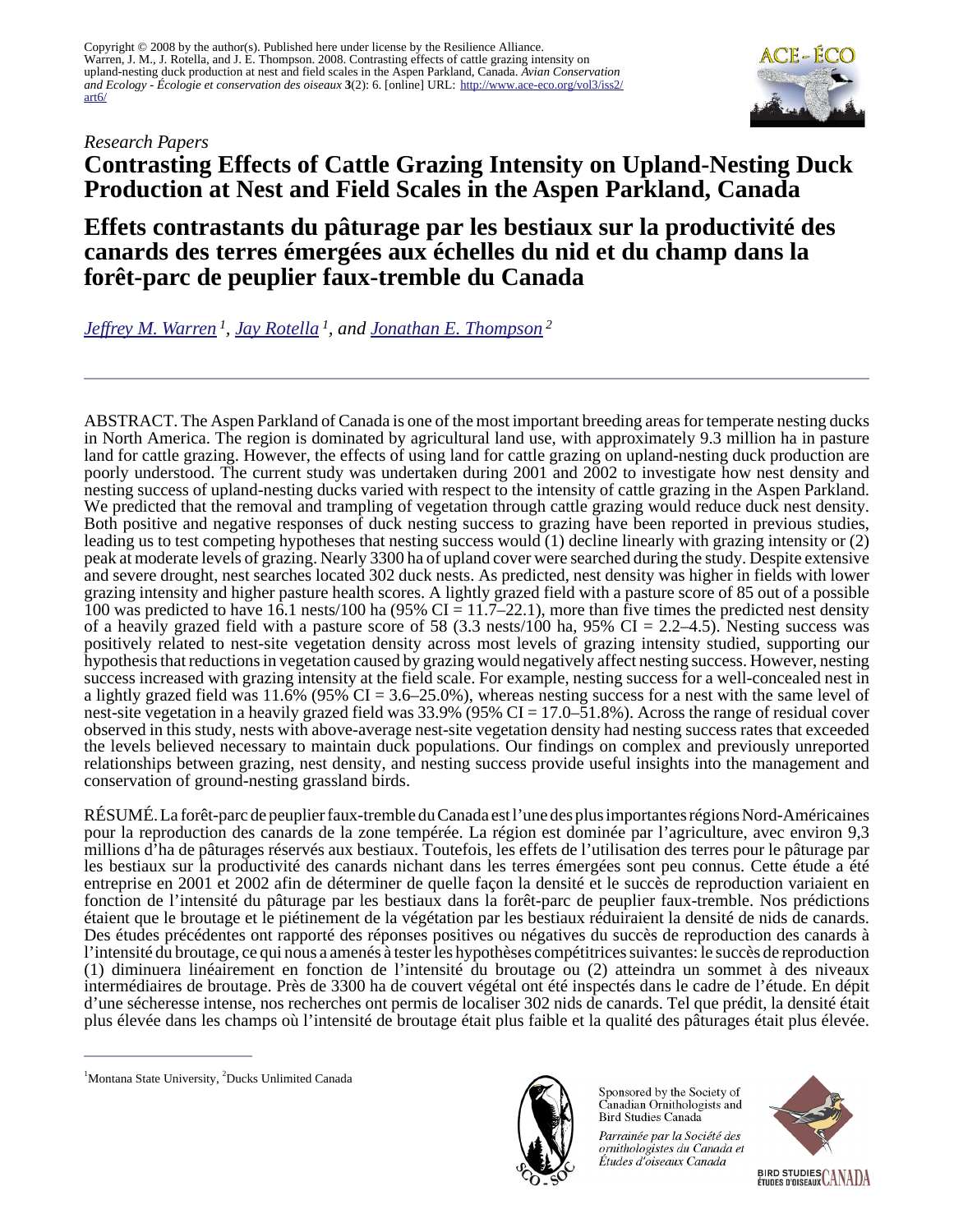Notre modèle prédit qu'un champ faiblement brouté ayant un indice de qualité de pâturage de 85 sur une échelle de 100 aurait une densité de 16,1 nids/100 ha (I.C. 95% = 11.7–22.1), soit plus de 5 fois la densité de nids prédite pour un champ brouté intensivement ayant un indice de qualité de pâturage de 58 (3,3 nids/100 ha, I.C.  $95\% = 2.2 - 4.5$ ). Le succès de reproduction était relié positivement à la densité de la végétation au site de nidification, pour la plupart des niveaux d'intensité de broutage étudiés, conformément à notre hypothèse selon laquelle la réduction du couvert végétal associée au broutage affecterait négativement le succès de reproduction. Toutefois, pour un nid bien camouflé, le succès de reproduction dans un pâturage peu intensif était de 11,6% (I.C. 95% = 3.6–25.0%), alors que pour un nid aussi bien camouflé dans un pâturage intensif, il était de 33,9%. Selon le gradient de couvert résiduel observé dans cette étude, les nids plus camouflés que la moyenne avaient un succès de reproduction supérieur au taux jugé nécessaire pour maintenir les populations de canards. Nos résultats sur les relations complexes et inconnues auparavant entre le broutage, la densité de nids et le succès de reproduction fournissent un éclairage nouveau sur la conservation et l'aménagement des populations d'oiseaux nichant au sol dans les prairies.

Key Words: *Aspen Parkland; duck production; grazing; nest density; nesting success; waterfowl*

## **INTRODUCTION**

The Prairie Pothole Region (PPR) supports the highest densities of breeding waterfowl in North America. Although this region covers only 10% of the available breeding habitat for waterfowl, it can account for greater than 50% of annual continental duck production (Smith et al. 1964). The PPR is divided into two major zones, the larger being the grasslands, which cover the southern portion of the Prairie Provinces. The northern one-third (22 million ha) of the PPR, the Aspen Parkland, supported nearly half of the waterfowl that bred in the Canadian PPR during the last decade (U.S. Fish and Wildlife Service 2007).

Duck recruitment in the PPR can be limited by predation of nesting females, eggs, and ducklings (Sargeant and Raveling 1992). Predation is the dominant cause of nest loss for ducks and is therefore the primary determinant of nesting success in the PPR (Klett et al. 1988, Greenwood et al. 1995). Studies have indicated that population growth rates  $(\lambda)$  for upland-nesting duck species in the PPR are highly sensitive to variation in nesting success (Johnson et al. 1992, Hoekman et al. 2002). Moreover, there is evidence that nesting success in the Canadian PPR has declined over the past 70 years (Beauchamp et al. 1996, Drever et al. 2007).

Reduced nesting success is likely related to declines in the quantity and quality of nesting habitat and changes in the abundance and distribution of predator communities, all of which are related to the intensification of agricultural land use. Most of the PPR is dominated by agricultural land use, which has led to the loss and degradation of wetland and upland habitats throughout the region. At least 80%

of the Aspen Parkland has been converted to agricultural land use (Rowe 1987), and 40–63% of wetland basins have been drained or removed since settlement (Turner et al. 1987). Currently, the dominant agricultural land use in the Aspen Parkland is the production of annual crops. Cattle grazing is the second most common land use in the Aspen Parkland, and approximately 9.3 million ha of pasture land were present in a 2001 agricultural survey (Statistics Canada 2003).

Consumption and trampling of vegetation in pastures can negatively affect the attractiveness and quality of nesting habitat for ducks (Kirsch et al. 1978). Gilbert et al. (1996) found that, during the first nesting season following moderate grazing, nest densities and nesting success were 58 and 85%, respectively, of those for ungrazed areas in the Monte Vista National Wildlife Refuge, Colorado. These results support the hypothesis that increasing vegetation height and density increases nesting success, possibly by impeding predator movements and their ability to detect nests (Duebbert 1969, but see Clark and Nudds 1991). However, several studies have reported greater nesting success in pastures than in other habitats in the PPR (Barker et al. 1990, Greenwood et al. 1995), and no information is available regarding how duck production, the product of nest density and nesting success, changes across the range of grazing intensity in the Aspen Parkland. This lack of information precludes the effective management of upland habitats for nesting waterfowl with cattle grazing. Therefore, we undertook this study to evaluate relationships between intensity of cattle grazing and field-specific measures of nest density and nesting success.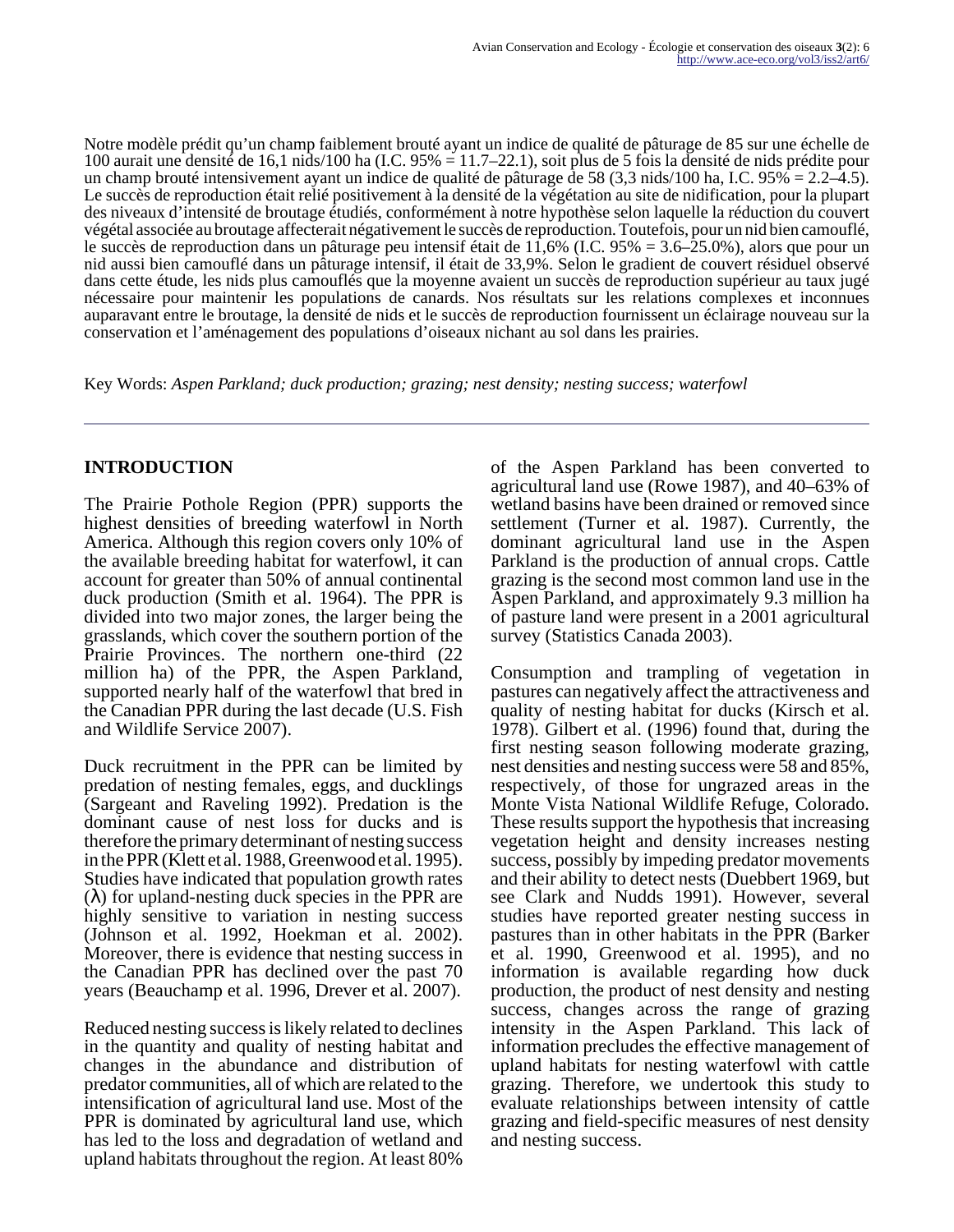#### **Hypotheses and predictions**

Reductions in vegetation density and structural heterogeneity caused by cattle were hypothesized to: (1) reduce the number of available nest sites and thereby reduce nest density within a field (Kirsch et al. 1978, Klett et al. 1988) and (2) increase the probability that a nest would be depredated (Duebbert 1969, Sedivec 1989). We alternatively hypothesized that the relationship between grazing and nesting success would not be linear, but instead would peak at moderate levels of grazing. High levels of grazing can leave very little residual cover for nest concealment, which is particularly important in an area like the Aspen Parkland that has a diverse and abundant community of predators who prey on avian nests. Therefore, we predicted a negative linear relationship between the amount of residual cover in a field and both duck nest density and nesting success. However, Barker et al. (1990) found higher nesting success in grazed relative to ungrazed areas in the PPR. Grazed areas may attract fewer predators because of low densities of some types of prey, e.g., small mammals (Grant et al. 1982, Runge 2005), less cover for concealment, or both. We predicted that this would result in a negative quadratic relationship between field residual cover and duck nesting success such that nesting success peaked at moderate levels of residual cover.

## **METHODS**

## **Study area**

This study was conducted on private pasturelands, provincial grazing reserves, and Ducks Unlimited Canada properties in the western Aspen Parkland of Alberta (Fig. 1). The region is dominated by agricultural land use with cereal grains, oil seeds, and cattle as the major products. Season-long grazing is typical, with cattle pastured May through October. The topography is undulating to hilly, with black chernozemic soils as the dominant soil type. Mid-continent weather extremes characterize the Parkland, with average temperatures of −13.4° C for January and  $16.5^{\circ}$  C for July (Environment Canada 2006). Average annual precipitation is approximately 48 cm, 50% of which falls during the summer months of June to August (Environment Canada 2006). However, wetlands in the Aspen Parkland are largely dependent upon spring runoff for annual recharge.

## **Field methods**

We selected eight clusters of fields each year. Each of the six treatments described below was represented in each cluster by at least one field. Fields ranged in size from 32 to 130 ha and were selected so that proximity to other fields was  $\geq 1.6$ km, whereas each cluster's radius was minimized  $(S 17.2 \text{ km})$  to help ensure that within-cluster fields experienced a similar suite of ecological regimes, e.g., predator communities, precipitation. New clusters and fields were selected each year.

Fields were selected based on two classes of grass type and three classes of grazing intensity. Grass types were (1) tame and (2) native/naturalized. Grazing intensity was categorized based on ocular estimation of percent utilization of vegetation by cattle during the previous year and was characterized as either heavy  $(> 65\%$  utilization), moderate  $(33-65\%$  utilization), or low/idle  $\ll 33\%$ utilization). Categorization was approximate and done prior to data collection to select potential sites before access was obtained. To quantify withinfield residual cover, we averaged Robel pole (Robel et al. 1970) visual obstruction measurements taken at 30 randomly selected points during the first nest search (see nest monitoring methods below). These measurements were repeated during the third nest search to quantify the field trend in vegetation density over the breeding season, i.e., the firstsearch measurements subtracted from the thirdsearch measurements for each field. Within each field, we measured range/pasture health on 10 plots using a standard assessment method (Adams et al. 2000). The assessment determines the ability of rangeland to sustain functions such as net primary production, soil stability, nutrient cycling, and plant species functional diversity on a scale from 0 to 100 (Adams et al. 2000). Pastures scoring 75–100 are considered "healthy"; 50–74, "healthy with problems"; and  $< 50$  "unhealthy." Plot scores were averaged for each field for an overall score that was used in analysis.

The area of woodland and wetland habitats in each field was digitized using aerial photographs at 1:30,000 scale. The proportion of woodland and wetland habitats within each field was then calculated. Each field was also categorized based on the percent of searched area containing shrub cover (class  $0, \leq 5\%$  of the searched area contained shrubs; class I, 6–20%; class II, 21–50%; class III, > 50%). Field wetland basins were visited in July to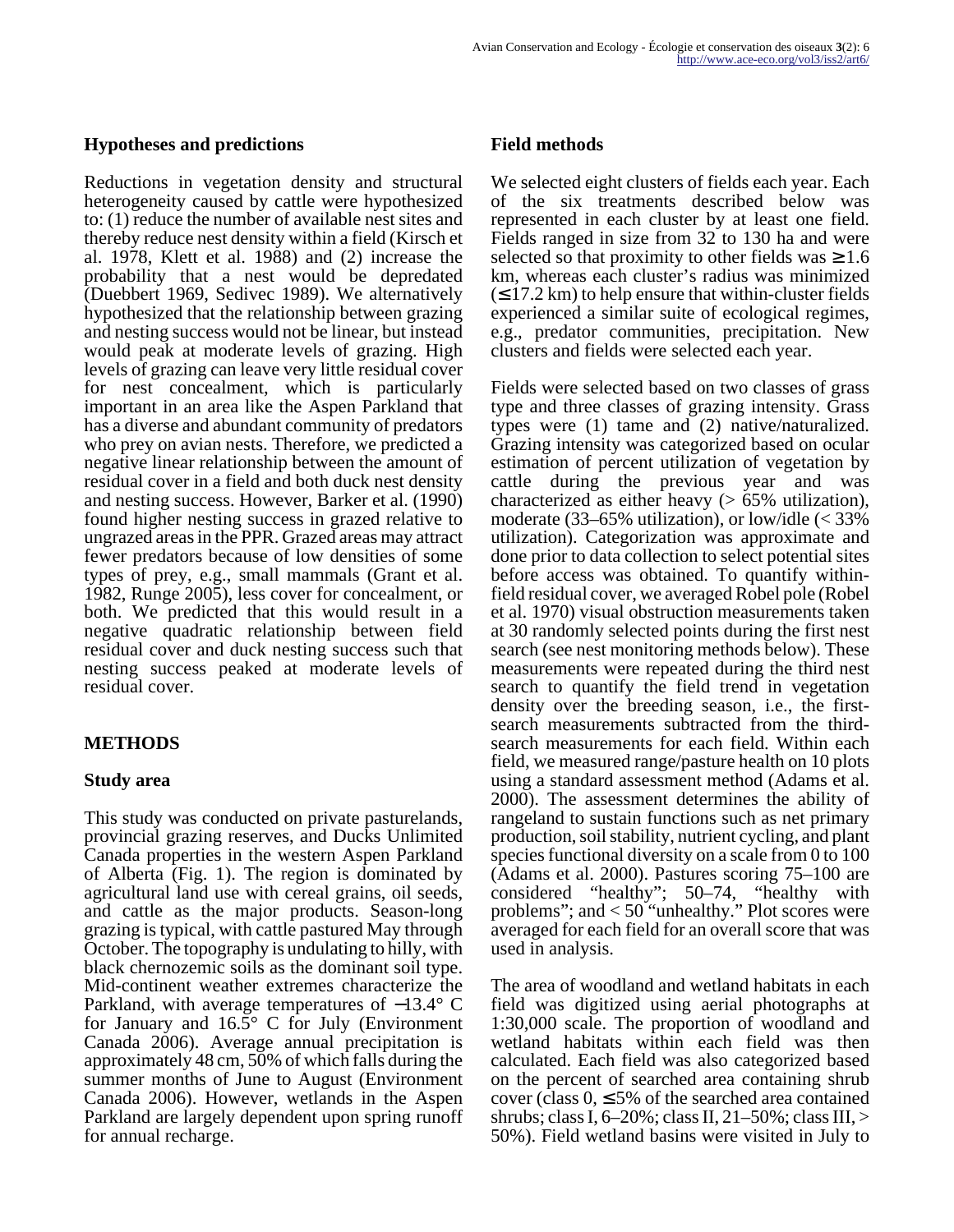**Fig. 1**. Location of study sites in the western Aspen Parkland of Alberta, Canada, 2001–2002. A cluster consisted of a grouping of each of the six treatment types based on grazing intensity (heavy, moderate, and low/idle) and grass type (native/naturalized and tame).



classify water permanency based on vegetation communities (Stewart and Kantrud 1971). The proportion of flooded class III–V wetland basins (Stewart and Kantrud 1971) was estimated for each field as an index of wetland conditions.

Grassland, shrubland, and dry wetland areas were systematically searched for duck nests by twoperson crews using cable-chain drags towed by allterrain vehicles (Klett et al. 1986). Each field was searched three times per summer, with approximately three weeks separating each search. Upland area searched for each field was calculated by digitizing the total area searched and subtracting flooded wetland area (see above).

For each nest, the Universal Transverse Mercator position, habitat type (grassland, shrubland, wetland), and nest initiation date as estimated by field-candling eggs (Weller 1956) were recorded. Nests were revisited every 6–10 d until fate was determined, i.e., at least one egg hatched or the nest was destroyed or abandoned. The vegetation physiognomy of each nest was quantified using a Robel pole and by recording nest-site vegetation height to the nearest 5 cm, up to a maximum of 1.5 m. These measurements were taken when nests were found during the first field season and at each subsequent visit to a nest during the second season. Robel visual obstruction measurements were taken at each of the four cardinal directions with the pole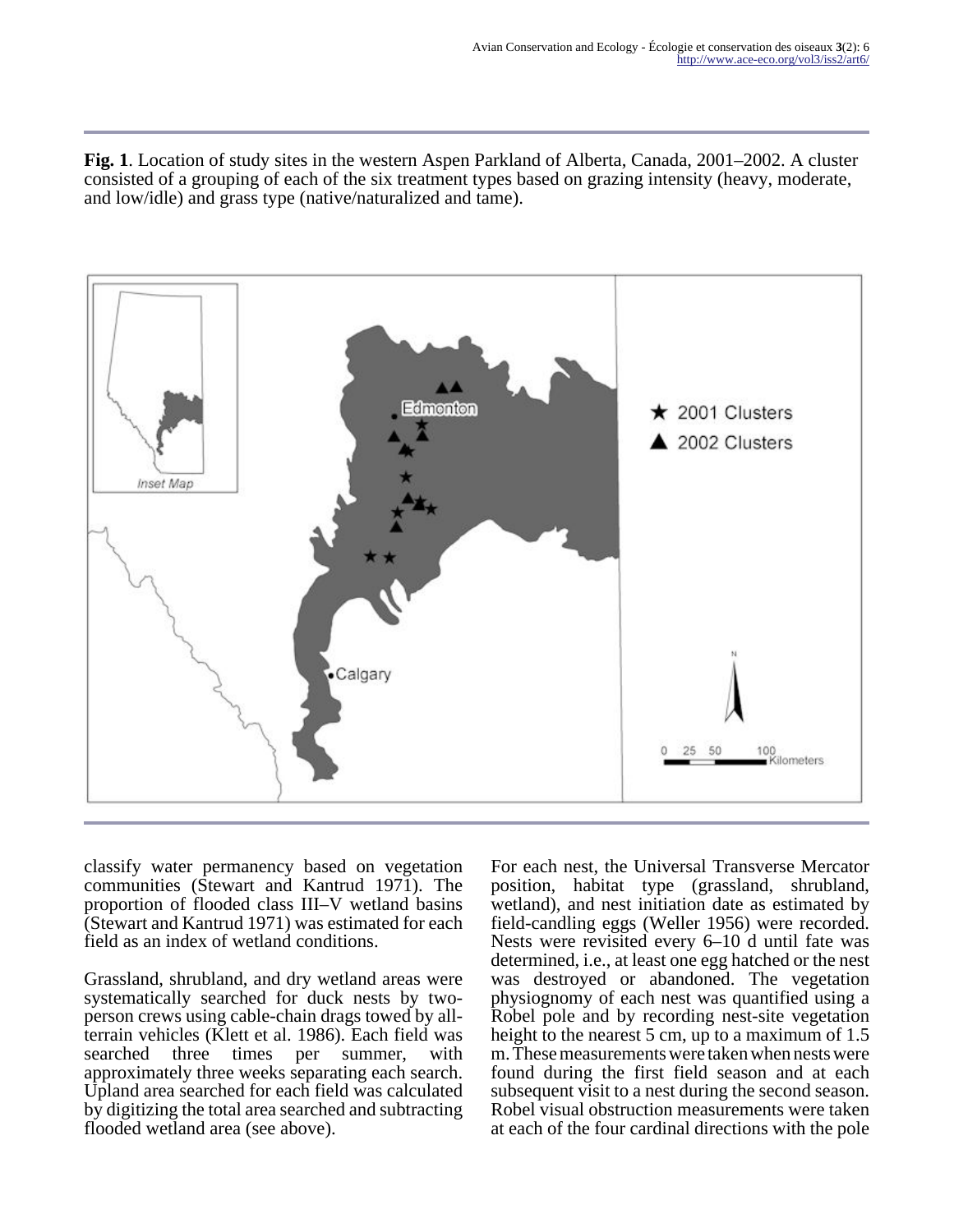immediately north of the nest, and the measurements were averaged for an estimate of nest-site vegetation density.

#### **Data analysis**

To determine the amount of support for each of our predictions and hypotheses of interest for each of the two components of duck production studied, we assessed suites of a priori models that expressed competing ideas regarding patterns of variation in each response variable (Burnham and Anderson 1998). We evaluated the strength of support for each model by ranking models with Akaike's Information Criterion corrected for small sample sizes  $(AIC<sub>c</sub>)$ and by calculating the normalized relative model likelihoods  $(\omega_i)$  for each model (Burnham and Anderson 1998).

## **Nest density**

The total number of duck nests found in upland grassland and shrubland habitats within a field was modeled using various combinations of habitat covariates measured at the nest site or study site. Models were evaluated in Proc GENMOD of SAS (SAS Institute 2001) using a negative binomial distribution of errors that is useful for clumped data, as might be expected for counts of nests (White and Bennetts 1996), and a log-link function. Model goodness-of-fit was tested with the estimated deviance assuming a χ² distribution with *n–k* degrees of freedom, where *n* is the sample size and *k* is the number of estimated parameters (Neter et al. 1996). To control for differences in wetland conditions among fields that may have affected settling patterns of breeding ducks, and therefore nest density (Johnson and Grier 1988), the proportion of flooded basins was also included in each model.

## **Nesting success**

We evaluated competing models of daily survival rates (DSR) for nests using Proc NLMIXED (SAS Institute 2001), a binomial error distribution, a logit link, and methods specific to nest survival data that allow greater flexibility in modeling potential covariate effects (Rotella et al. 2004, 2007). Goodness-of-fit was evaluated for both the most parameterized model and the best supported model in our model set (Sturdivant et al. 2007).

Nests abandoned, damaged, or destroyed because of investigator activity were not included in the analysis. During 2001, nest vegetation measurements were taken only when a nest was found (see *Methods* above). Therefore, the initial nest vegetation measurement was used as a constant co-variate for each nest found during 2001, whereas intervalspecific nest vegetation data were used for nests found in 2002. Once estimates for DSR were obtained, nesting success was calculated as (*DSR*) t , where *t* is the average number of days from initiation to hatch for upland-nesting ducks  $(t = 35$  for the species used in this analysis).

Univariate models of nest survival containing nest age or Julian date were analyzed to look for evidence that would warrant the inclusion of one or both of these co-variates in nesting success models. If 95% confidence intervals for the coefficient in question did not include 0, then the variable was considered in all subsequent models. Additionally, to evaluate possible heterogeneity in DSR that went unexplained by the co-variates measured during the study, we considered site and cluster as potential random effects. By comparing  $AIC_c$  values for models without a random effect vs. those with either site or cluster as a random effect, we were able to assess the importance of these factors in explaining heterogeneity in DSR.

We calculated duck production as the product of nest density and nesting success using the most parsimonious model from each component. Duck production as used here is, therefore, a prediction of the number of hatched nests on a site.

# **RESULTS**

A total of 3290 ha of upland habitat was searched across 97 different fields. Four fields were used in both years because of difficulties in obtaining suitable replacements. Nest searches located a total of 302 duck nests spread among 62 fields; 35 fields contained no nests. We found 234 nests in upland habitats and 68 in wetland habitats. Blue-winged Teal (*Anas discors*) nests accounted for 49% of the sample; Gadwall (*A. strepera*), 16%; Northern Shoveler (*A. clypeata*), 15%; Mallard (*A. platyrhynchos*), 11%; Lesser Scaup (*Aythya affinis*), 5%; Green-winged Teal (*Anas crecca*), 3%; Cinnamon Teal (*A. cyanoptera*), < 1%; and Redhead (*Aythya americana*), < 1%.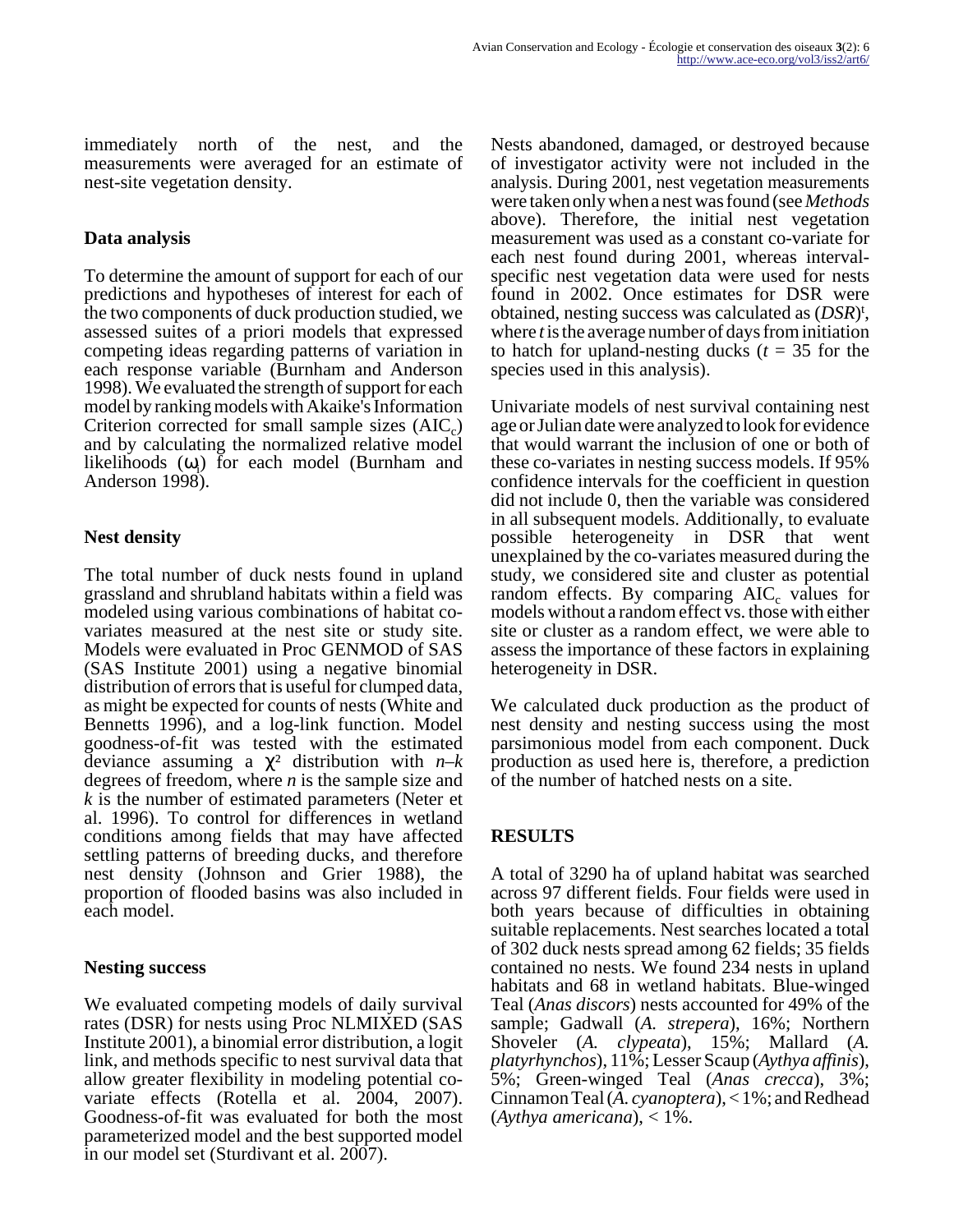#### **Vegetation and habitat conditions of fields**

Data were collected across a broad gradient of grazing intensity and habitat conditions found in the Aspen Parkland. Field-specific residual cover (RC) ranged from  $< 0.01$  to 1.55 dm in 2001 and from 0 to 0.75 dm in 2002. Mean RC for native fields was 0.37 dm in 2001 (95% CI = 0.21–0.52) and 0.16 dm in 2002 (95% CI = 0.09–0.23). Tame field mean RC was 0.39 dm in 2001 (95% CI = 0.24–0.55) and 0.29 dm in 2002 (95% CI =  $0.18-0.40$ ). The mean proportion of wetland area by field was 21.3% (95%  $CI = 18.8 - 23.7\%$ ) in 2001 and 22.5% (95%  $CI =$ 19.2–25.8%) in 2002 and did not differ among grazing intensity categories  $(F_{2, 94} = 1.23, P =$ 0.298). The drought conditions experienced during the study were evident in the proportion of wetland basins containing water during July. During 2001, 561 of 2271 (24.7%) wetlands contained water, whereas only 155 of 1665 (9.3%) wetlands contained water in 2002. Of these basins, 4.8% and < 1% contained flooded emergent vegetation in 2001 and 2002, respectively.

#### **Nest density**

When data from nests in upland habitats were analyzed, the most general nest density model provided a suitable fit to the data ( $\chi^2$  = 105.20, df = 92,  $P = 0.16$ ). In keeping with our prediction that the number of available nest sites for upland-nesting ducks is reduced by cattle grazing, we found that nest density was higher in pastures with more residual cover and higher scores for pasture health (Fig. 2). The two most parsimonious models, DEN (proportion of flooded basins  $+$  residual cover  $+$ pasture score + year) and DEN(proportion of flooded basins  $+$  residual cover  $+$  pasture score), received the majority of support ( $\Sigma w_i = 0.778$ ) and had  $\text{AIC}_\text{c}$  values that were within 0.78 units of each other (Table 1). Each model suggested that duck nest density was positively affected by the proportion of flooded wetland basins, residual cover, and pasture score. The best model also indicated a weak relationship between duck nest density and year. Coefficient estimates for RC and PS were positive in both models [DEN(proportion of flooded basins + residual cover + pasture score + year):  $\beta_{\text{RC}}$  = 1.723, 95% CI = 0.967–2.479,  $\beta_{\text{PS}}$  = 0.020,  $95\%$  CI = 0.006–0.035; DEN(proportion of flooded basins + residual cover + pasture score):  $\beta_{\text{RC}} = 1.514, 95\% \text{ CI} = 0.842 - 2.186, \beta_{\text{PS}} = 0.023,$ 95% CI =  $0.010-0.037$ . These two co-variates were also correlated (Pearson's product-moment correlation,  $r = 0.46$ ,  $P < 0.01$ ), such that fields with more residual cover had higher pasture health scores. However, the correlation was not significant at PS values  $> 57$  ( $r = 0.19$ ,  $P = 0.191$ ). The estimated coefficient for year in the most parsimonious model, DEN(proportion of flooded basins + residual cover + pasture score + year), provided weak support for higher nest densities during the second field season  $(0.430, 95\% \text{ CI} = -0.137 \text{ to } 0.996)$ . Our results indicated that nest densities were much higher in healthy pastures with high levels of residual cover than they were in poorly managed, overgrazed pastures. For example, a lightly grazed (90% quantile residual cover) 100-ha field with a pasture score of 85 (90% quantile) was predicted to have 16.1 nests (95% CI = 11.7–22.1) during the study, whereas a heavily grazed (10% quantile residual cover) 100-ha field with a pasture score of 58 was predicted to have 3.3 nests (2.2–4.5). Because data were limited for fields with high levels of cover, further data would be needed to explore possible nonlinear effects between residual cover and nest density.

#### **Nesting success**

Of the 302 nests found, 32 were abandoned, damaged, or destroyed because of research activities. The remaining 270 were suitable for analysis and yielded data for 633 nest revisit intervals that were used for modeling DSR. Goodness-of-fit statistics indicated that our most complex model  $(P = 0.16)$  and our best-supported model  $(P = 0.62)$  both fit the data. Evidence for a relationship between DSR and either nest age or Julian date was weak  $(0.001, 95\% \text{ CI} = -0.015 \text{ to } 0.01$ 0.018; 0.005, 95% CI =  $-0.004$  to 0.014, respectively), and these co-variates were not included in well-supported models. Similarly, including random site or cluster effects in models did not improve DSR model rankings.

We found strong evidence that nesting success was affected by vegetation characteristics influenced by cattle grazing. Our prediction of a positive linear relationship between nesting success and vegetation density was supported at the nest-site scale. However, at the field scale, nesting success tended to increase with decreasing vegetation density. The most parsimonious model contained nest-site vegetation density  $(0.322, 95\% \text{ CI} = 0.107{\text -}0.537)$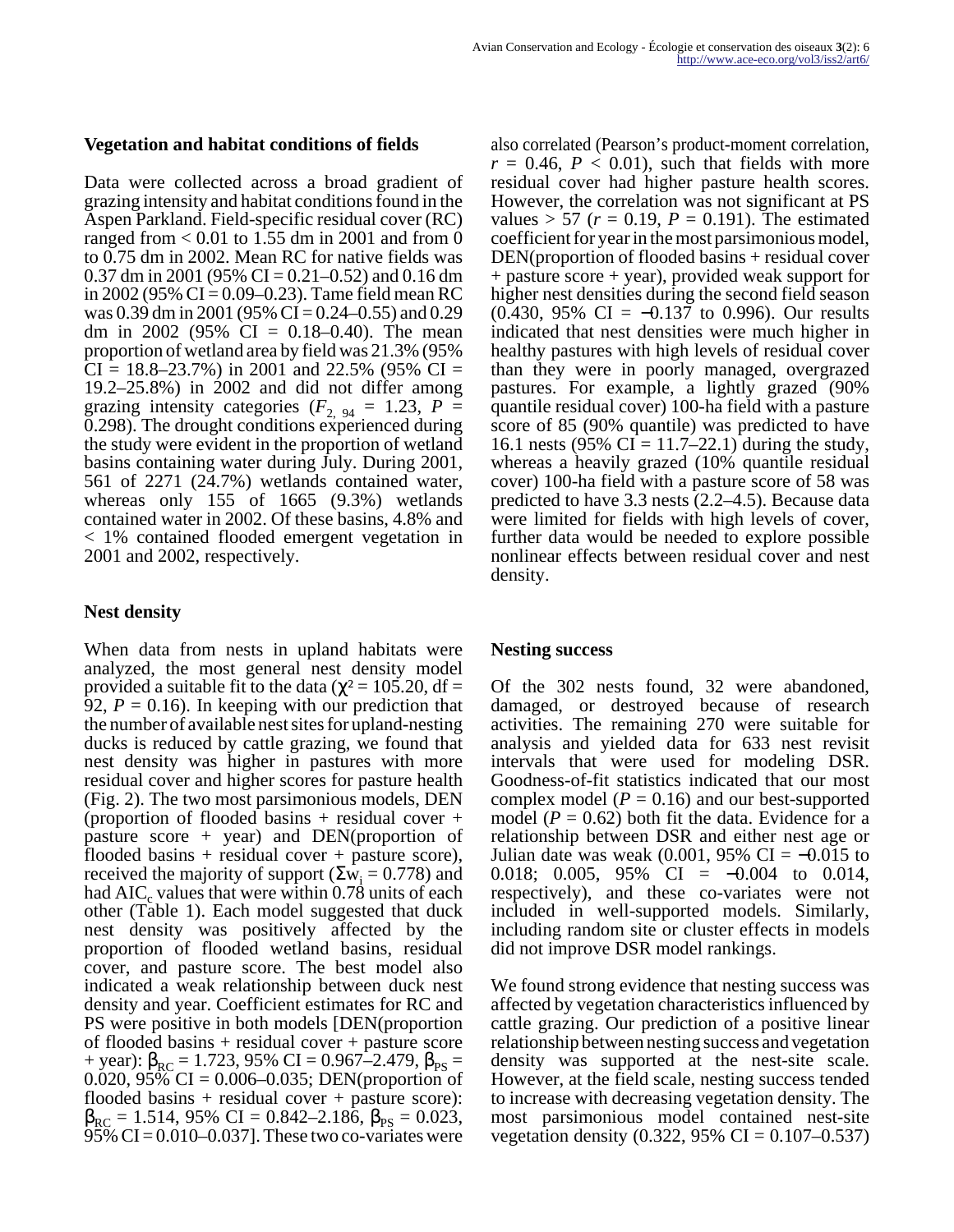**Fig. 2**. Predicted nest density and 95% CIs (dotted lines) in the Aspen Parkland of Alberta, Canada, in relation to field residual cover (RC) and pasture health score, averaged over both study years and based on the nest density model DEN (proportion of flooded basins  $+$  residual cover  $+$  pasture score;  $n = 100$ fields). Mean proportion of flooded wetland basins within a study site (PBASIN  $= 0.2547$ ) was used in the model. The co-variates RC and pasture health score are correlated across all values (Pearson's product-moment correlation,  $r = 0.459$ ,  $P < 0.01$ ), but the correlation is nonsignificant at pasture health score values  $> 57$  ( $r = 0.190$ ,  $P = 0.191$ ).



and field residual cover  $(0.766, 95\% \text{ CI} = -0.085 \text{ to}$ 1.616), and an interaction between these two covariates (−0.373, 95% CI = −0.732 to −0.014; Table 2). Because of this interaction, the positive relationship between nesting success and nest-site vegetation density was dependent upon the level of residual cover in the surrounding field (Fig. 3). For example, increasing nest-site vegetation density from the  $10\%$  (1.0 dm) to 90% (4.0 dm) quantile in a field with high levels of residual cover (0.99 dm; 90% quantile) resulted in a slight decline in nesting success: from 15.3% (95% CI =  $7.1-26.5%$ ) to 11.6% (95% CI =  $3.6 - 25.0$ %). In contrast, the same increase in nest-site vegetation density in a field with low levels of residual cover  $(0.02$  dm; 10% quantile) would result in nesting success increasing greatly: from  $6.6\%$  (95% CI = 2.6–13.4%) to 33.9%  $(95\% \text{ CI} = 17.0 - 51.8\%)$ . Our results indicated that (1) females who selected densely vegetated nest sites within heavily grazed fields tended to have the highest nesting success and (2) nest-site vegetation

density became increasingly important to nesting success as grazing reduced the amount of residual cover in a field. Because blue-winged teal accounted for nearly half of the nests found, we conducted all nesting success analyses separately for blue-winged teal nests. Results from these analyses were similar to those from analyses conducted using the full data set.

Our prediction that DSR would be highest at moderate levels of grazing, i.e., a negative quadratic relationship, was not supported. Two models that included RC<sup>2</sup> were within  $0.5$  AIC<sub>c</sub> units of the most parsimonious model (Table 2). In each of these models, the estimated coefficients relating RC² to nest survival were positive, but imprecise [DSR (nest-site vegetation\*residual cover + residual cover<sup>2</sup> + woodland area + wetland area):  $β<sub>RC</sub><sup>2</sup> =$ 0.788, 95% CI =  $-0.297$  to 1.872; DSR(nest-site vegetation\*residual cover + residual cover<sup>2</sup>):  $\beta_{RC}^2$  $= 0.652, 95\% \text{ CI} = -0.403 \text{ to } 1.707$ .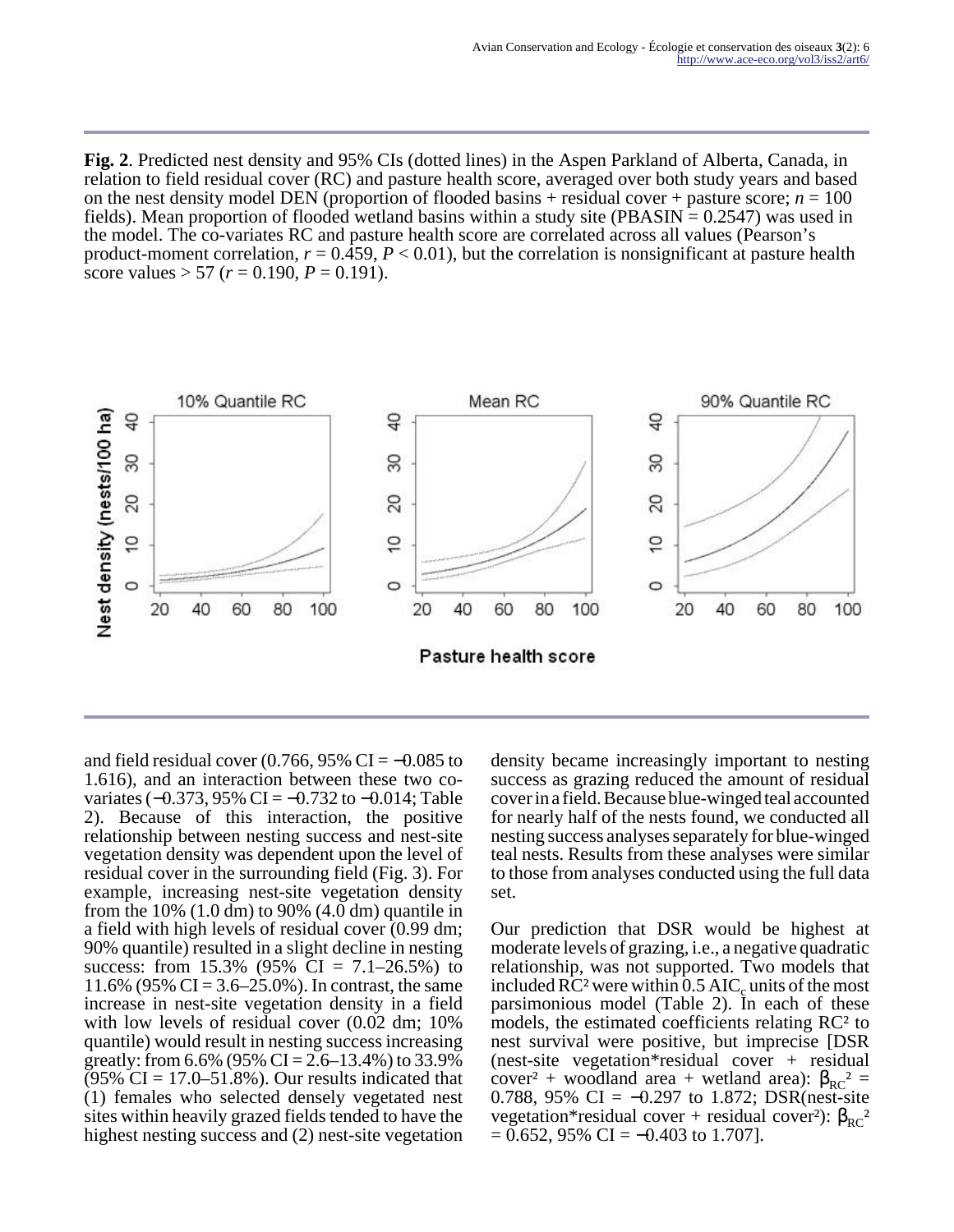**Table 1**. Rankings of duck nest density (DEN) models investigating effects of grass type (GT) and grazing co-variates, and year (YEAR). Grazing co-variates include residual cover (RC), residual cover field trend (FTREND), and pasture score (PS). All models contain a co-variate to control for field-specific water conditions (proportion of flooded basins or PBASIN). Models are generalized linear models with a negative binomial error distribution (*n* = 100 fields). Only models within the 95% confidence interval group of models, i.e.,  $\Sigma w_i = 0.95$ , are presented (Burnham and Anderson 1998).

| $Model^{\dagger}$           | $k^{\ddagger}$ | $\triangle AIC_{c}^{\$}$ | $W_{\cdot}$ |
|-----------------------------|----------------|--------------------------|-------------|
| DEN(PBASIN+RC+PS+YR)        |                | 0.00                     | 0.465       |
| DEN(PBASIN+RC+PS)           | 4              | 0.78                     | 0.315       |
| DEN(PBASIN+RC*FTREND)       | 5              | 3.77                     | 0.071       |
| DEN(PBASIN+RC+YR)           | 4              | 4.00                     | 0.063       |
| DEN(PBASIN+RC+FTREND+GT+YR) | 6              | 4.63                     | 0.046       |

†Models including interaction terms include all main effects.

‡Number of estimated parameters.

<sup>§</sup>The difference in AIC<sub>c</sub> scores between the present model and the best model (AIC<sub>c</sub>= 107.10). <sup>|</sup>Normalized relative model likelihoods.

Based on our combined results for nest density and nesting success, upland nesting duck production is predicted to be greatest in lightly grazed or idled fields (Fig. 4). Females showed strong selection for nesting in these fields, but females selecting nest sites with above average nest-site vegetation density in fields with low levels of residual cover had higher nesting success. Higher production in lightly grazed or idled fields was largely driven by the strong response of nest density to residual cover, overwhelming the observed increase in nesting success for females selecting atypical nest sites. Additionally, females nesting at sites with aboveaverage nest-site vegetation density tended to exceed the level of nesting success believed necessary to sustain a mallard population (Cowardin et al. 1985, Klett et al. 1988). The only exception was in fields with high levels of residual cover (> 90% quantile; 0.99 dm), in which nesting success was < 15% for females selecting densely vegetated nest sites.

# **DISCUSSION**

Our results revealed complex relationships between cattle grazing in the Aspen Parkland and duck nest density and nesting success. Our hypothesis regarding the effect of cattle grazing on duck nest density was supported by the strong positive relationship between duck nest density and fieldscale residual cover. These results are consistent with earlier work in the grasslands of the PPR that suggested a positive response of duck nest density to vegetation density (Kirsch et al. 1978, Klett et al. 1988). Our results indicated a more complex relationship among nesting success, grazing intensity, and nest-site vegetation. Nest-site vegetation positively influenced nest survival across most levels of field residual cover studied. However, the slope of this relationship depended on the amount of vegetation in the surrounding field, with the strongest relationship, i.e., steepest slope, occurring in fields with low levels of residual cover because of grazing. Additionally, nesting success was highest at nest sites with high nest-site vegetation densities and low levels of residual cover in the surrounding field.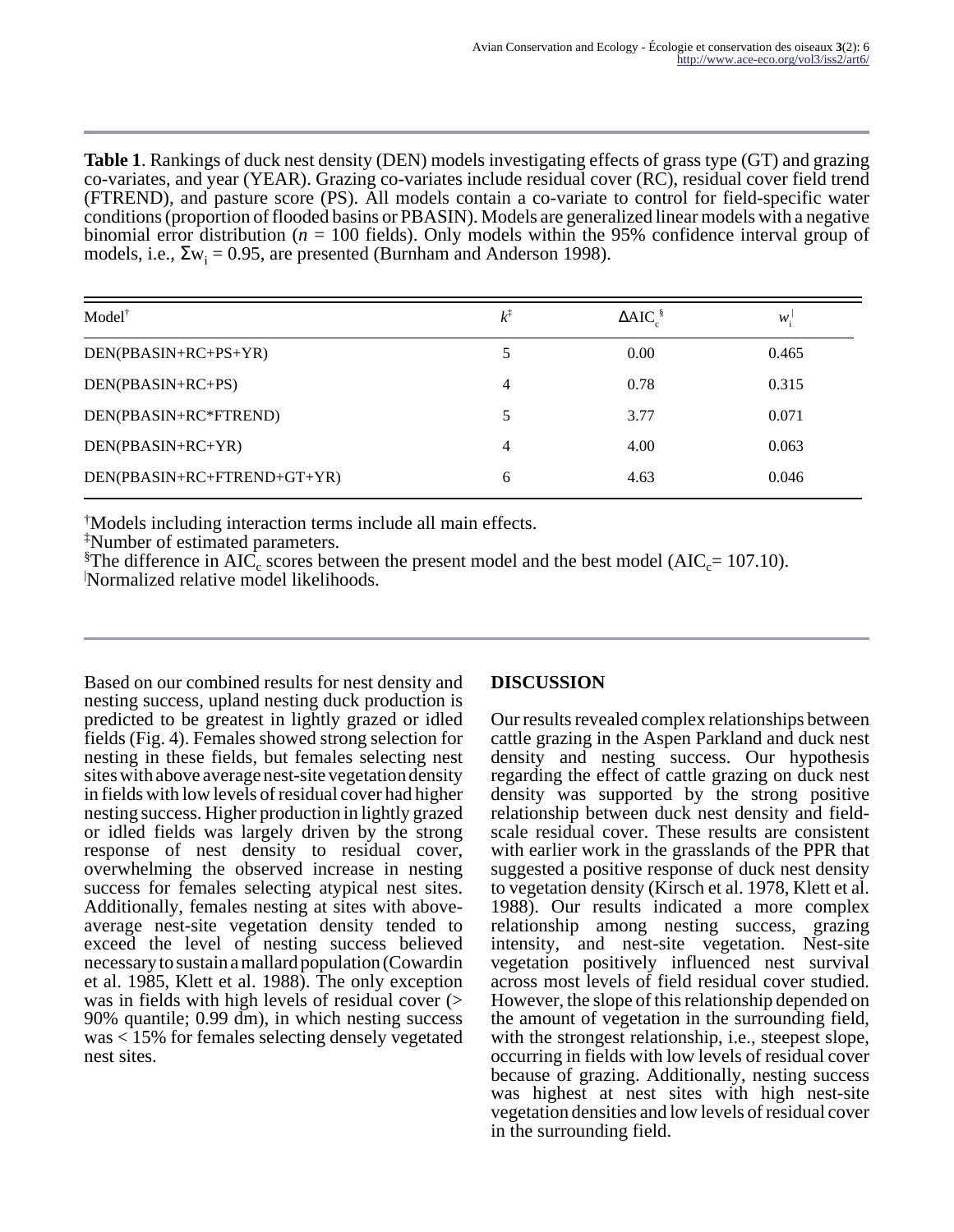**Table 2**. Rankings of duck nest daily survival rate (DSR) models investigating effects of habitat and grazing co-variates. Habitat co-variates include grass type (GT), nest habitat (NHAB), woodland area (WOA), and wetland area (WEA); grazing co-variates are nest-site vegetation density (NVEG), nest-site vegetation height (NVH), and residual cover (RC) co-variates. Models are nonlinear mixed effects models with a binomial error distribution ( $n = 633$  nest-fate intervals). Only models within the 95% confidence interval group of models, i.e.,  $\Sigma w_i = 0.95$ , are presented (Burnham and Anderson 1998).

| Model <sup>†</sup>          | $k^{\ddagger}$ | $\triangle AIC_c^{\S}$ | $W_i^{\perp}$ |
|-----------------------------|----------------|------------------------|---------------|
| DSR(NVEG*RC)                | $\overline{4}$ | 0.00                   | 0.143         |
| DSR(NVEG)                   | $\mathfrak{2}$ | 0.24                   | 0.126         |
| $DSR(NVEG*RC+RC^2+WOA+WEA)$ | 7              | 0.32                   | 0.122         |
| $DSR(NVEG*RC+RC2)$          | $\sqrt{5}$     | 0.45                   | 0.114         |
| DSR(NVEG*RC+WOA+WEA)        | 6              | 0.47                   | 0.113         |
| DSR(NVEG+GT)                | 3              | 1.05                   | 0.084         |
| DSR(NVEG*RC+GT)             | 5              | 1.25                   | 0.077         |
| $DSR(NVEG*RC+RC2+GT)$       | 6              | 2.03                   | 0.052         |
| DSR(NVEG+NVH)               | 3              | 2.24                   | 0.047         |
| DSR(NVEG+NHAB)              | $\overline{4}$ | 3.26                   | 0.028         |
| DSR(NHAB)                   | 3              | 4.72                   | 0.013         |
| DSR(WOA)                    | $\overline{2}$ | 4.84                   | 0.013         |
| $DSR(Null)^{1}$             | $\mathbf{1}$   | 5.26                   | 0.010         |
| DSR(WEA)                    | $\overline{2}$ | 5.34                   | 0.010         |

†Models including interaction and/or quadratic terms include all main effects.

‡Number of estimated parameters.

<sup>§</sup>The difference in AIC<sub>c</sub> scores between the present model and the best model (AIC<sub>c</sub>= 765.37).

<sup>|</sup>Normalized relative model likelihoods.

¶ Intercept-only model.

Grazing had both immediate and longer-term effects on duck nest densities. The immediate effect was evident in the positive relationship we found between nest density and field-scale residual cover. Although the effect of drought was evident in the overall low nest densities during the study, we found significantly lower nest densities in fields with low levels of residual cover than in densely vegetated fields. Kruse and Bowen (1996) indicated that upland-nesting ducks preferred nest sites with vegetation visual obstruction measurements  $\geq 0.5$ dm. During this study, only 25 of the 97 fields had mean residual cover estimates that exceeded this value, but those 25 fields accounted for ~50% of the nests found.

We also found that pasture health, which relates historical grazing management and ecological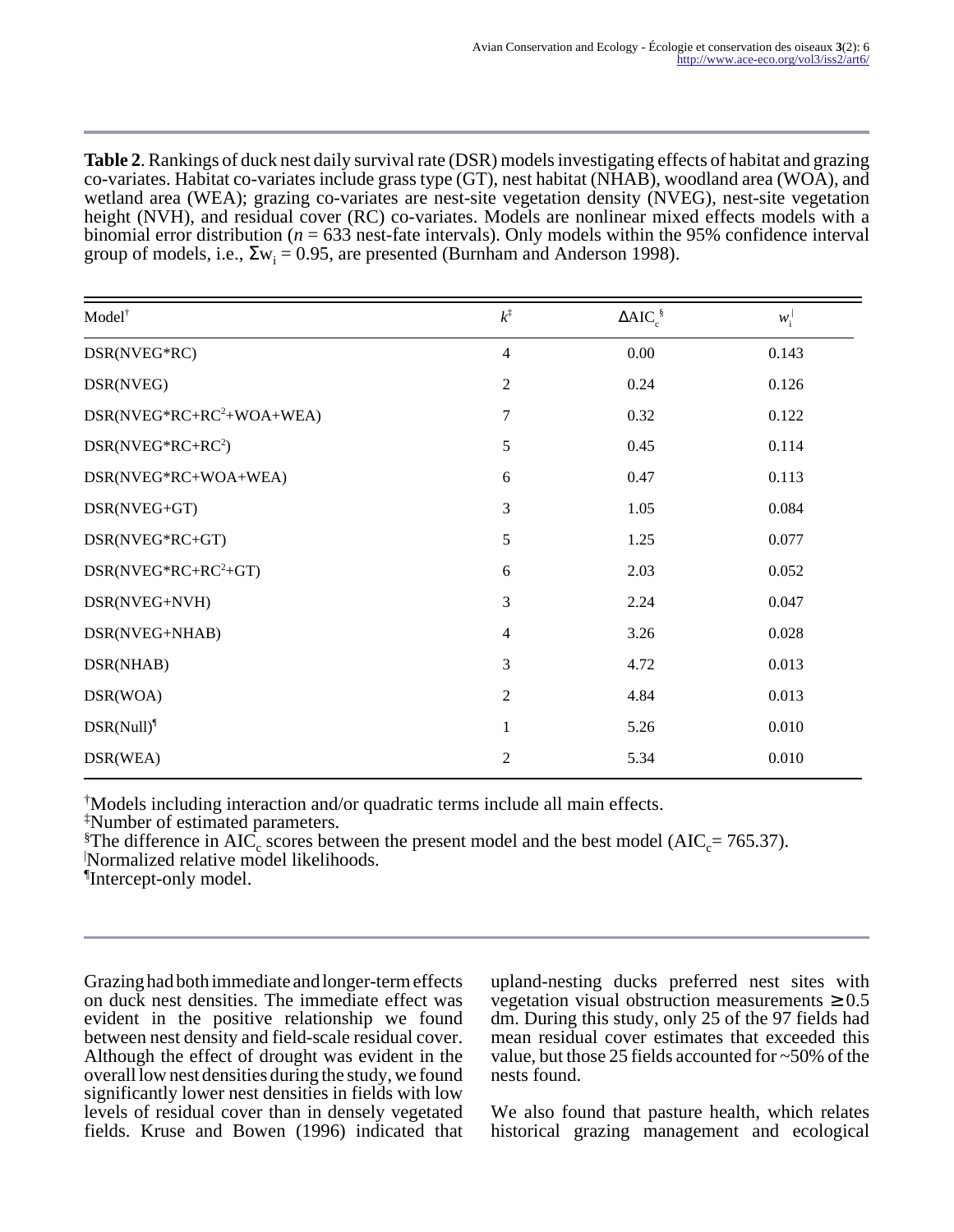**Fig. 3**. Predicted duck nesting success and 95% CIs (dotted lines) in the Aspen Parkland of Alberta, Canada, in relation to nest-site vegetation density and field residual cover (RC), based on the most parsimonious nesting success model DSR (nest-site vegetation density\*residual cover; *n* = 633 nest-fate intervals). Nest-site vegetation density was quantified as the mean of four visual obstruction measurements taken at each nest in each of the cardinal directions. Nest-site vegetation density and RC were not correlated (Pearson's product-moment correlation,  $r < 0.01$ ,  $P = 0.83$ ). The horizontal dashed line represents the hypothesized threshold level of nesting success (0.15) believed necessary to maintain a mallard population (Cowardin et al. 1985, Klett et al. 1988). The vertical line represents the average nest-site vegetation density (2.2 dm) during the study.



function, positively influenced nest density, suggesting that grazing management can have longterm consequences for duck nest density. Fields that scored high for pasture health generally had more duck nests than lower-scoring fields. The negative effects of long-term overgrazing are many (Holechek et al. 1999) and frequently lead to conditions that result in reduced pasture health. Although long-term overgrazing commonly leads to increased shrub cover (Holechek et al. 2004), which could benefit some upland nesting waterfowl (Duebbert et al. 1986), mechanical and chemical treatment of shrubs and forbs in heavily grazed pastures is common (e.g., Bowes and Spurr 1996), and thus possible benefits typically go unrealized.

The nesting success of upland-nesting ducks in the PPR is generally believed to be positively related to nest-site vegetation density (Duebbert 1969,

Sedivec 1989). However, higher nesting success in pasturelands than in other habitats in the PPR has also been suggested (Barker et al. 1990, Greenwood et al. 1995). Our results may help explain this seeming contradiction among the results of earlier studies; we found evidence for both the importance of nest-site vegetation to nesting success and increased success of females nesting in grazed areas. Across most levels of residual cover, nesting success improved as nest-site vegetation density increased, supporting our hypothesis of a positive relationship between nesting success and vegetation density. Increasing vegetation density at the nest site would provide duck nests greater concealment from predators (e.g., Sugden and Beyersbergen 1987), the primary cause of nest failures in the PPR (Klett et al. 1988, Greenwood et al. 1995). At the larger field scale, however, we found that nesting success generally increased with grazing intensity, i.e.,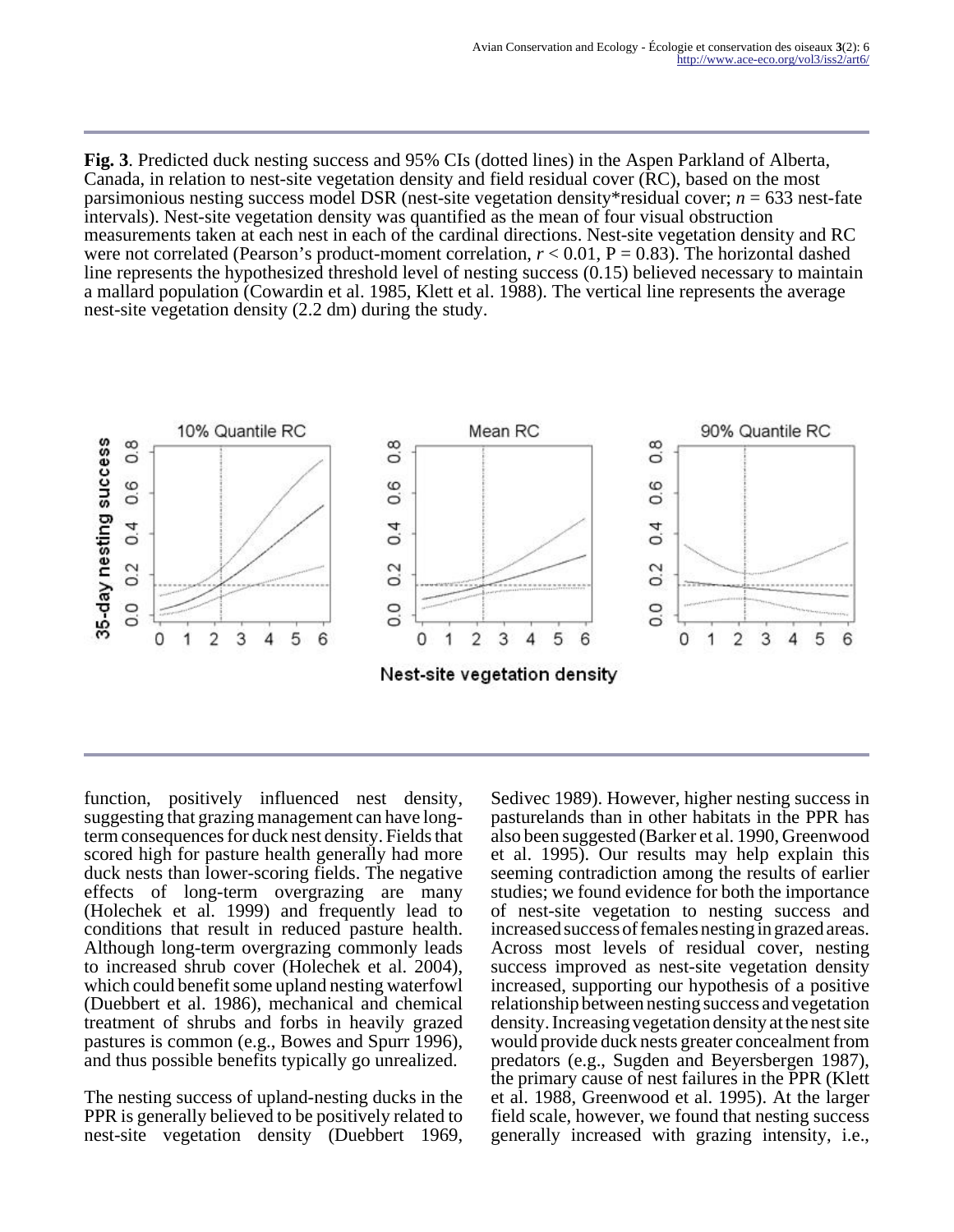**Fig. 4**. Predicted duck production (successful nests/100 ha) in the Aspen Parkland of Alberta, Canada, in relation to nest-site vegetation density (NVEG), field residual cover, and pasture health score (PS), based on the product of the most parsimonious nest density and nesting success models (*n* = 100 fields and 633 nest-fate intervals, respectively). The covariates residual cover (RC) and PS are correlated across all values (Pearson's product-moment correlation,  $r = 0.46$ ,  $P < 0.01$ ), but the correlation is nonsignificant at PS  $> 57$  ( $r = 0.19$ ,  $P = 0.191$ ). The PS values graphed therefore represent the point at which RC and PS no longer demonstrate a correlation (58), and the 90% quantile (85). Values for NVEG are 10% quantile (1.00 dm), mean (2.23 dm), and 90% quantile (4.00).



lower levels of field-scale residual cover. Higher nesting success in grazed fields may occur because predators respond negatively to low prey density (Clark and Nudds 1991, Lariviére and Messier 1998). In addition to reducing duck nest densities, grazing generally reduces the abundance of small mammals such as voles (*Microtus* spp.; Grant et al. 1982, Runge 2005), which are an important prey item for Parkland meso-predators. If predators

avoid habitats with low overall prey density, such as more intensively grazed areas, the success of the ducks nesting in these habitats may be greater than in areas more attractive to predators. Clark et al. (1999) found that Ring-necked Pheasants (*Phasianus colchicus*) nesting in small isolated habitat patches in a highly fragmented agricultural landscape in Iowa had higher nesting success than pheasants nesting in some larger blocks of habitat.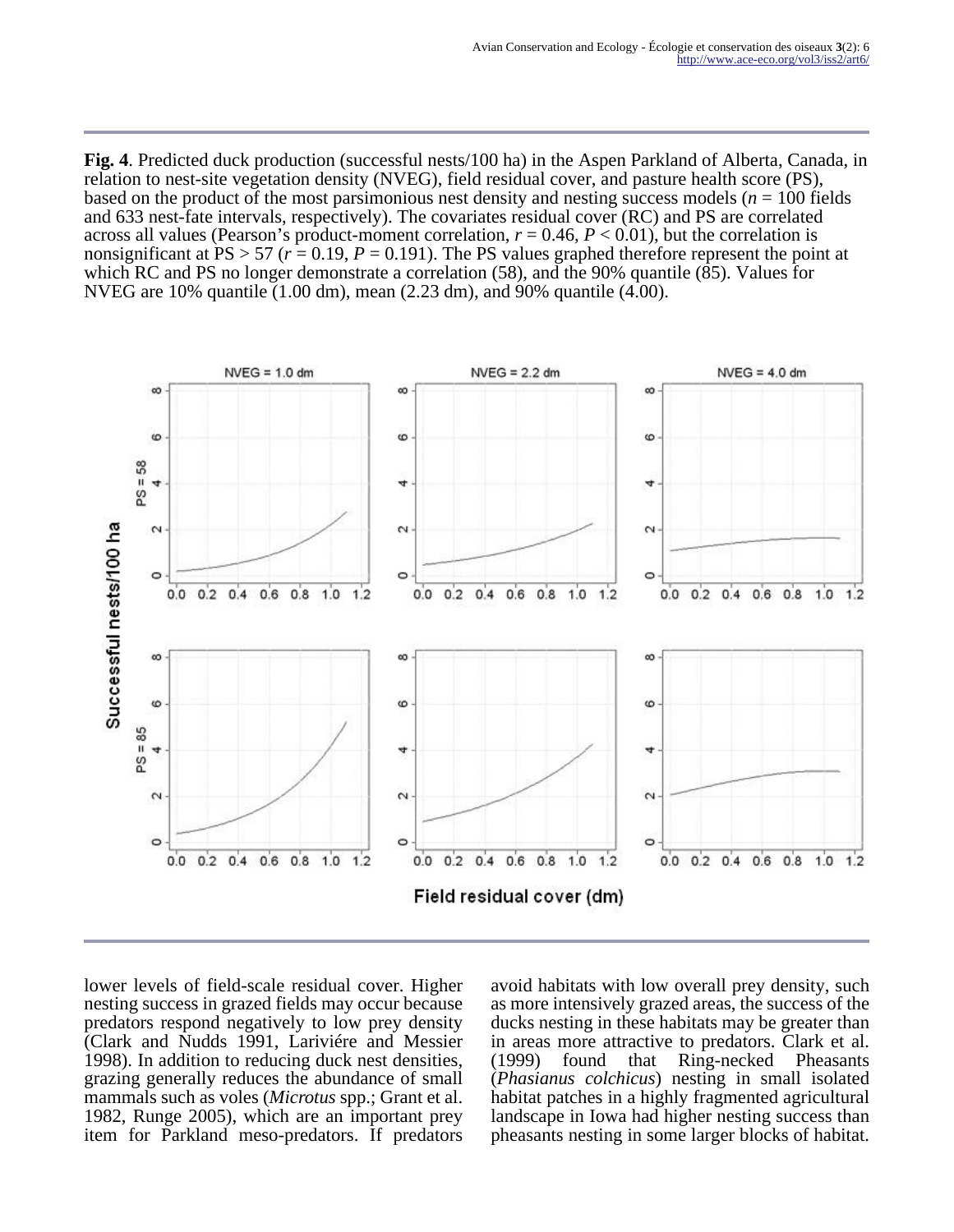These small isolated habitats likely provided few foraging opportunities for predators, resulting in lower overall predator activity and higher nesting success than in larger habitat blocks. Heavily grazed pasturelands provide a limited number of small isolated habitat patches suitable for nesting, likely attracting few predators and resulting in higher duck nesting success.

# **CONCLUSION**

Our results indicate that nesting females are most successful at nest sites with above-average nest-site vegetation density within fields with low levels of residual cover. However, very few females choose, or are able to find, suitable nest sites within heavily grazed pastures. This results in the greatest duck production still being realized in lightly grazed or idled fields, which are uncommon in typical pasture lands. Fortunately, females selecting densely vegetated nest sites within most levels of residual cover occurring in pasturelands tended to exceed the hypothesized threshold of nesting success needed to maintain a population. Therefore, pasture land management should aim to optimize the number of suitable nest sites (i.e., vegetation density  $\geq$  2.2 dm) within the constraints of cattle production.

High grazing intensities are common in the Aspen Parkland. Greater and more consistent precipitation in the Aspen Parkland, relative to the more arid and drought-prone grasslands, generally leads producers to graze at higher utilization rates with fewer perceived negative consequences (Holecheck et al. 1999). Also, mixed farming of annual crops and beef production is more common in the Aspen Parkland than in the grasslands, with income from cattle production typically second to that from annual crops (Statistics Canada 2003). This results in less impetus for investing time in rangeland management relative to annual crop operations. These factors lead to an "industry standard" grazing level that results in high utilization rates in pasture lands. However, persistent heavy grazing leads to lower forage production because of: (1) soil compaction, (2) low litter levels, (3) reduced root biomass, (4) less moisture infiltration into the soil, and (5) increased soil temperatures (Holecheck et al. 2004). In a review of the literature on grazing systems and stocking rates in the Great Plains and the western USA, VanPoollen and Lacey (1979) found that plant production increases on average 35% when the stocking rate is reduced from heavy

to moderate. Moderate stocking rates also result in higher net financial returns, relative to heavy stocking, on native pastures (Holecheck et al. 1999).

Working with cattle producers to increase their awareness of the economic benefits of reduced grazing intensity could result in improved nesting habitat across significant areas of the Aspen Parkland. Currently, there are 9.3 million ha of pasture land in the Aspen Parkland (Statistics Canada 2003). This study suggests that, although lightly grazed or idled fields may produce more ducks, reducing grazing intensity across Parkland pasture lands will increase the availability of highly successful nest sites to upland nesting ducks.

*Responses to this article can be read online at: <http://www.ace-eco.org/vol3/iss2/art6/responses/>*

## **Acknowledgments:**

*The Institute for Wetland and Waterfowl Research (IWWR), Alberta provincial operations of Ducks Unlimited Canada (DUC), and the Alberta North American Waterfowl Management Plan Partnership provided funding and/or logistical support for this project. Reviews by M.-A. Villard, M. Drever and 2 anonymous reviewers improved the manuscript. We thank field crew leaders and technicians B. Fletcher, J. Skelton, C. Sousa, E. Tymensen, C. Bolli, K. Burkhart, D. Cross, S. Folk, J. Kenyon, J. Naples, R. Paul, and S. Rohatyn. We worked closely with R. Stavne during the study and thank him for his assistance. DUC staff from Alberta provided invaluable assistance with field selection, landowner contacts, and at various other times during the field seasons. We also thank N. Hopkins of DUC for Geographical Information System support for this project and L. Armstrong of IWWR for analytical consultations. Lastly, we thank all the landowners who gave permission to conduct this study on their lands.*

## **LITERATURE CITED**

**Adams, B. W., G. Ehlert, C. Stone, D. Lawrence, M. Alexander, M. Willoughby, C. Hincz, D. Moisey, A. Burkinshaw, and J. Carlson.** 2003. *Rangeland health assessment for grassland, forest*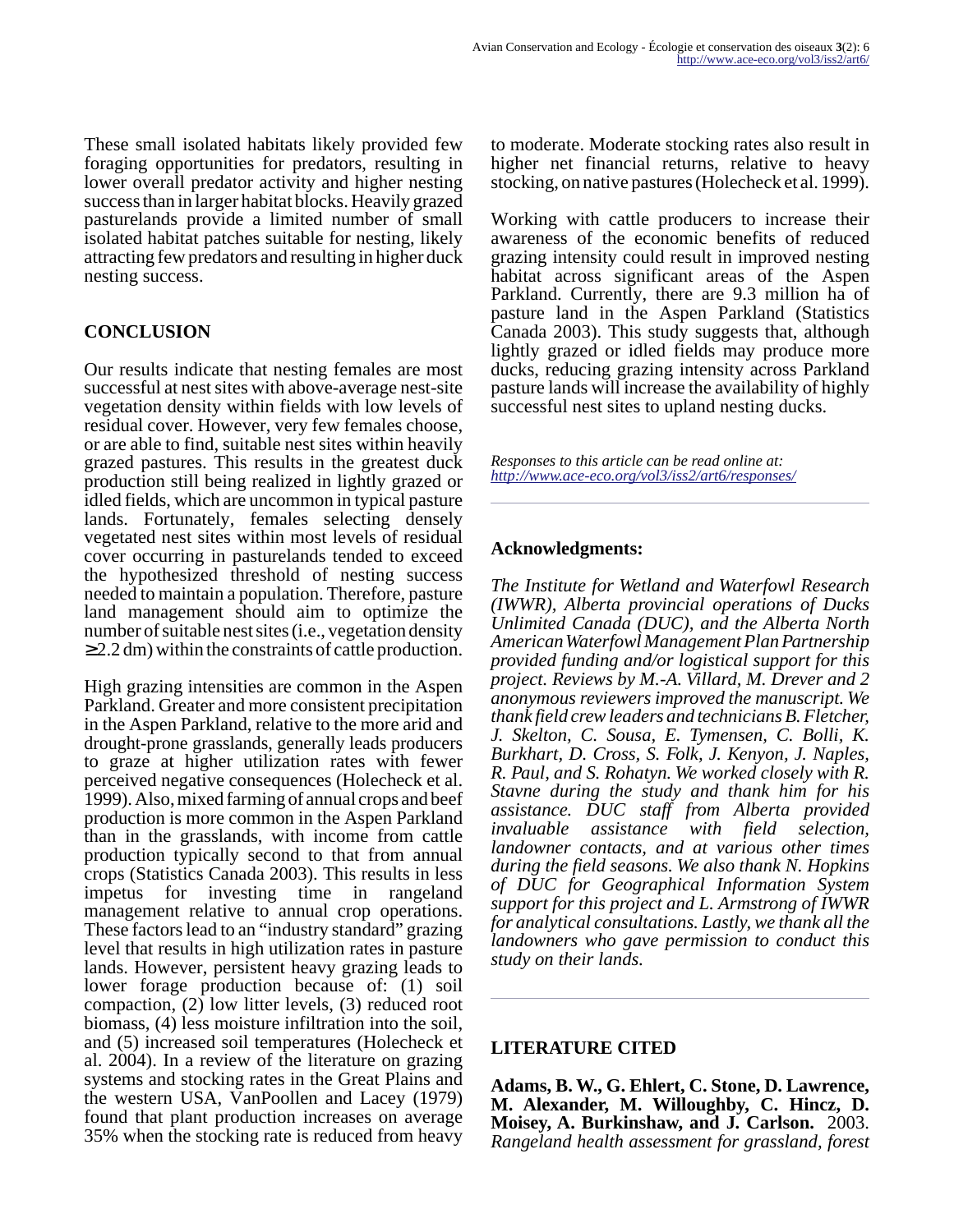*and tame pasture.* Publication Number T/044. Alberta Sustainable Resource Development, Public Lands and Forests Division, Rangeland Management Branch, Edmonton, Alberta, Canada. Available online at: [http://www.srd.gov.ab.ca/lands/managing](http://www.srd.gov.ab.ca/lands/managingpublicland/rangemanagement/pdf/Range_Health_Field_Workbook.pdf) [publicland/rangemanagement/pdf/Range\\_Health\\_F](http://www.srd.gov.ab.ca/lands/managingpublicland/rangemanagement/pdf/Range_Health_Field_Workbook.pdf) [ield\\_Workbook.pdf](http://www.srd.gov.ab.ca/lands/managingpublicland/rangemanagement/pdf/Range_Health_Field_Workbook.pdf).

**Barker, W. T., K. K. Sedivec, T. A. Messmer, K. F. Higgins, and D. R. Hertel.** 1990. Effects of specialized grazing systems on waterfowl production in southcentral North Dakota. *Transactions of the 55th North American Wildlife and Natural Resources Conference* **55:**462-474.

**Beauchamp, W. D., R. R. Koford, T. D. Nudds, R. G. Clark, and D. H. Johnson.** 1996. Long-term declines in nest success of prairie ducks. *Journal of Wildlife Management* **60:**247-257.

**Bowes, G. G., and D. T. Spurr.** 1996. Control of aspen poplar, balsam poplar, prickly rose and western snowberry with metsulfuron-methyl and 2,4-D. *Canadian Journal of Plant Science* **76:**885-889.

**Burnham, K. P., and D. R. Anderson.** 1998. *Model selection and inference: a practical informationtheoretic approach.* Springer-Verlag, New York, New York, USA.

**Clark, R. G., and T. D. Nudds.** 1991. Habitat patch size and duck nesting success: the crucial experiments have not been performed. *Wildlife Society Bulletin 19:*534-543.

**Clark, W. G., R. A. Schmitz, and T. R. Bogenschutz.** 1999. Site selection and nest success of ring-necked pheasants as a function of location in Iowa landscapes. *Journal of Wildlife Management* **63:**976-989.

**Cowardin, L. M., D. S. Gilmer, and C. W. Shaiffer.** 1985. Mallard recruitment in the agricultural environment of North Dakota. *Wildlife Monographs* **92:**1-37.

**Drever, M. C., T. D. Nudds, and R. G. Clark.** 2007. Agricultural policy and nest success of prairie ducks in Canada and the United States. *Avian Conservation and Ecology* **2**(2):5. Available online at:<http://www.ace-eco.org/vol2/iss2/art5/>.

**Duebbert, H. F.** 1969. High nest density and hatching success of ducks on South Dakota CAP land. *Transactions of the 34th North American Wildlife and Natural Resources Conference* **34:**218-228.

**Duebbert, H. F., J. T. Lokemoen, and D. E. Sharp.** 1986. Nest sites of ducks in grazed mixed-grass prairie in North Dakota. *Prairie Naturalist* **18:**99-108.

**Environment Canada.** 2006. *Canadian climate normals 1971–2000.* Environment Canada, Ottawa, Ontario, Canada. Available online at: [http://www.c](http://www.climate.weatheroffice.ec.gc.ca/climate_normals/results_e.html) limate.weatheroffice.ec.gc.ca/climate\_normals/results\_e. [html](http://www.climate.weatheroffice.ec.gc.ca/climate_normals/results_e.html).

**Gilbert, D. W., D. R. Anderson, J. K. Ringleman, and M. R. Szymczak.** 1996. Response of nesting ducks to habitat management on the Monte Vista National Wildlife Refuge Colorado. *Wildlife Monographs* **131:**1-44.

**Grant, W. E., E. C. Birney, N. R. French, and D. M. Swift.** 1982. Structure and productivity of grassland small mammal communities related to grazing-induced changes in vegetative cover. *Journal of Mammology* **63:**248-260.

**Greenwood, R. J., A. B. Sargeant, D. H. Johnson, L. M. Cowardin, and T. L. Shaffer.** 1995. Factors associated with duck nest success in the Prairie Pothole Region of Canada. *Wildlife Monographs* **128:**1-57.

**Hoekman, S. T., L. S. Mills, D. W. Howerter, J. H. Devries, and I. J. Ball.** 2002. Sensitivity analysis of the life cycle of midcontinent mallards. *Journal of Wildlife Management* **66:**883-900.

**Holecheck, J. L., H. Gomez, F. Molinar, and D. Galt.** 1999. Grazing studies: what we've learned. *Rangelands* **21:**12-16.

**Holecheck, J. L., R. D. Pieper, and C. H. Herbal.** 2004. *Range management: principles and practices.* Prentice-Hall, Upper Saddle River, New Jersey, USA.

**Johnson, D. H., and J. W. Grier.** 1988. Determinants of breeding distributions of ducks. *Wildlife Monographs* **100:**1-37.

**Johnson, D. H., J. D. Nichols, and M. D. Schwartz.** 1992. Population dynamics of breeding waterfowl. Pages 446-485 *in* B. D. J. Batt, A. D. Afton, M. G. Anderson, C. D. Ankney, D. H. Johnson, J. A. Kadlec, and G. L. Krapu, editors. *Ecology and management of breeding waterfowl.*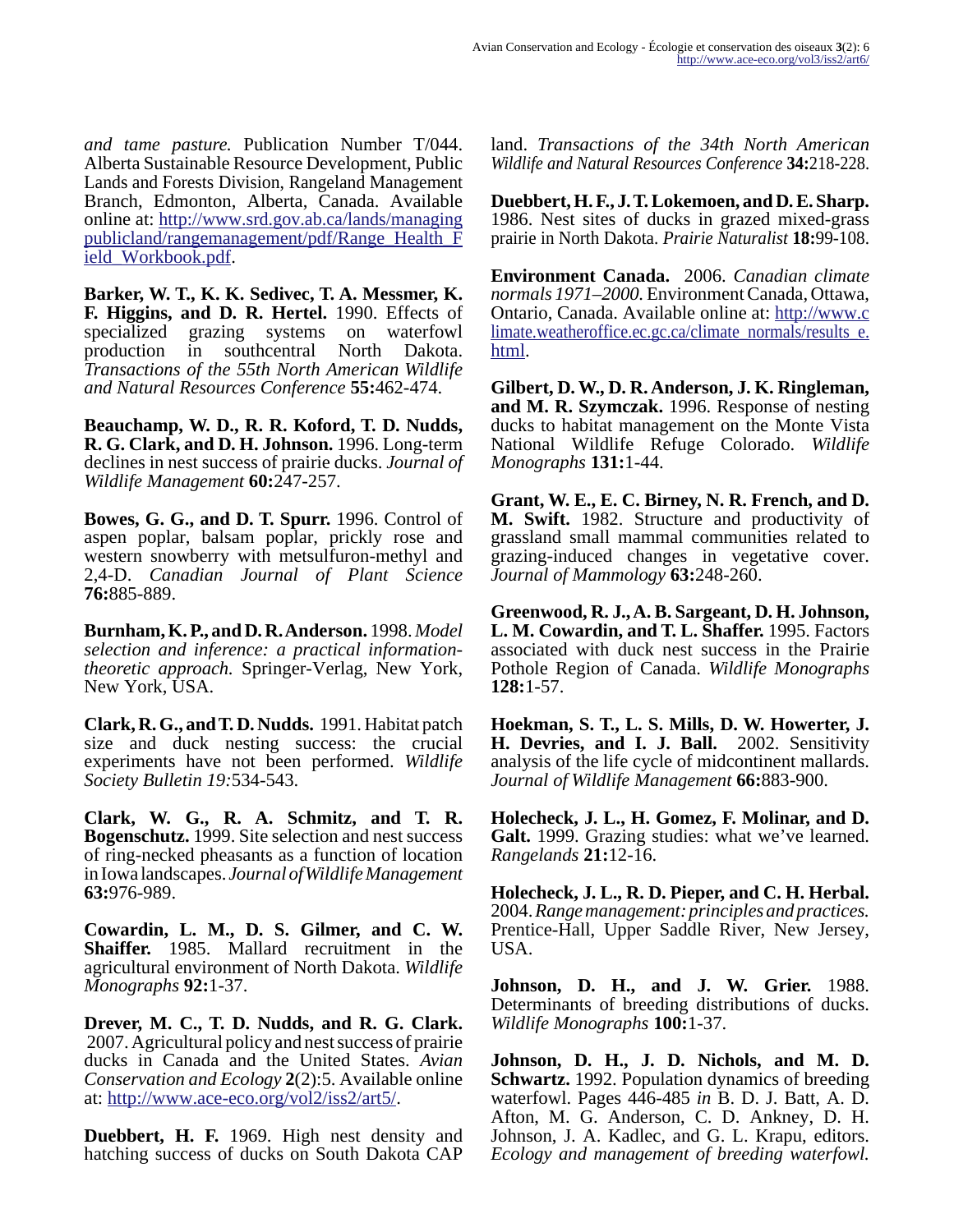University of Minnesota Press, Minneapolis, Minnesota, USA.

**Klett, A. T., H. F. Duebbert, C. A. Faanes, and K. F. Higgins.** 1986. *Techniques for studying nest success of ducks in upland habitats in the Prairie Pothole Region.* U.S. Fish and Wildlife Service Resource Publication 158. U.S. Fish and Wildlife Service, Washington D.C., USA.

**Klett, A. T., T. L. Shaffer, and D. H. Johnson.** 1988. Duck nest success in the Prairie Pothole Region. *Journal of Wildlife Management* **52:**431-440.

**Kirsch, L. M., H. F. Duebbert, and A. D. Kruse.** 1978. Grazing and haying effects on habitat of upland nesting birds. *Transactions of the 43th North American Wildlife and Natural Resources Conference* **43:**486-497.

**Kruse, A. D., and B. S. Bowen.** 1996. Effects of grazing and burning on densities and habitats of breeding ducks in North Dakota. *Journal of Wildlife Management* **60:**233-246.

**Lariviére, S., and F. Messier.** 1998. Effect of density and nearest neighbours on simulated waterfowl nests: Can predators recognize highdensity nesting patches? *Oikos* **83:**12-20.

**Neter, J., M. H. Kutner, C. J. Nachtsheim, and W. Wasserman.** 1996. *Applied linear statistical models.* McGraw-Hill, Boston, Massachusetts, USA.

**Robel, R. J., J. N. Briggs, A. D. Dayton, and L. C. Hulbert.** 1970. Relationships between visual obstruction measurements and weight of grassland vegetation. *Journal of Range Management* **23:**295-297.

**Rotella, J. J., S. J. Dinsmore, and T. L. Schaffer.** 2004. Modeling nest-survival data: a comparison of recently developed methods that can be implemented in MARK and SAS. *Animal Biodiversity and Conservation* **27:**187-204.

**Rotella, J. J., M. L. Taper, S. E. Stephens, and M. S. Lindberg.** 2007. Extending methods for modeling heterogeneity in nest-survival data using generalized mixed models. *Studies in Avian Biology* **34:**34-44.

**Rowe, J. S.** 1987. Status of the Aspen Parkland in the Prairie Provinces. Pages 27-33 *in* G. L. Holroyd, W. B. McGillivray, P. H. R. Stepney, D. M. Ealey, G. C. Trottier, and K. E. Eberhart, editors. *Proceedings of the Workshop on Endangered Species in the Prairie Provinces.* Natural History Occasional Paper No. 9. Provincial Museum of Alberta, Edmonton, Alberta, Canada.

**Runge, J. P.** 2005. *Spatial population dynamics of* Microtus *in grazed and ungrazed grasslands.* Dissertation. University of Montana, Missoula, Montana, USA.

**Sargeant, A. B., and D. G. Raveling.** 1992. Mortality during the breeding season. Pages 396-422 *in* B. D. J. Batt, A. D. Afton, M. G. Anderson, C. D. Ankney, D. H. Johnson, J. A. Kadlec, and G. L. Krapu, editors. *Ecology and management of breeding waterfowl.* University of Minnesota Press, Minneapolis, Minnesota, USA.

**SAS Institute.** 2001. *SAS/STAT user's guide.* SAS Institute, Cary, North Carolina, USA.

**Sedivec, K. K.** 1989. *Effects of specialized grazing systems on upland nesting waterfowl production in southcentral North Dakota.* Thesis. North Dakota State University, Fargo, North Dakota, USA.

**Smith, A. G., J. H. Stoudt, and J. B. Gollop.** 1964. Prairie potholes and marshes. Pages 39-50 *in* J. P. Linduska, editor. *Waterfowl tomorrow.* U.S. Government Printing Office, Washington, D.C., USA.

**Statistics Canada.** 2003. *2001 census: census of agriculture.* Statistics Canada, Ottawa, Ontario, Canada. Available online at: [http://www.statcan.gc.](http://www.statcan.gc.ca/bsolc/olc-cel/olc-cel?lang=engcatno=95F0301X) [ca/bsolc/olc-cel/olc-cel?lang=eng&Scatno=95F0301X](http://www.statcan.gc.ca/bsolc/olc-cel/olc-cel?lang=engcatno=95F0301X) .

**Stewart, R. E., and H. A. Kantrud.** 1971. *Classification of natural ponds and lakes in the glaciated prairie region.* U.S. Fish and Wildlife Service Resource Publication 92. U.S. Fish and Wildlife Service, Washington D.C., USA.

**Sturdivant, R. X., J. J. Rotella, and R. E. Russell.** 2007. A smoothed residual based goodness-of-fit statistic for nest-survival models. *Studies in Avian Biology* **34:**45-54.